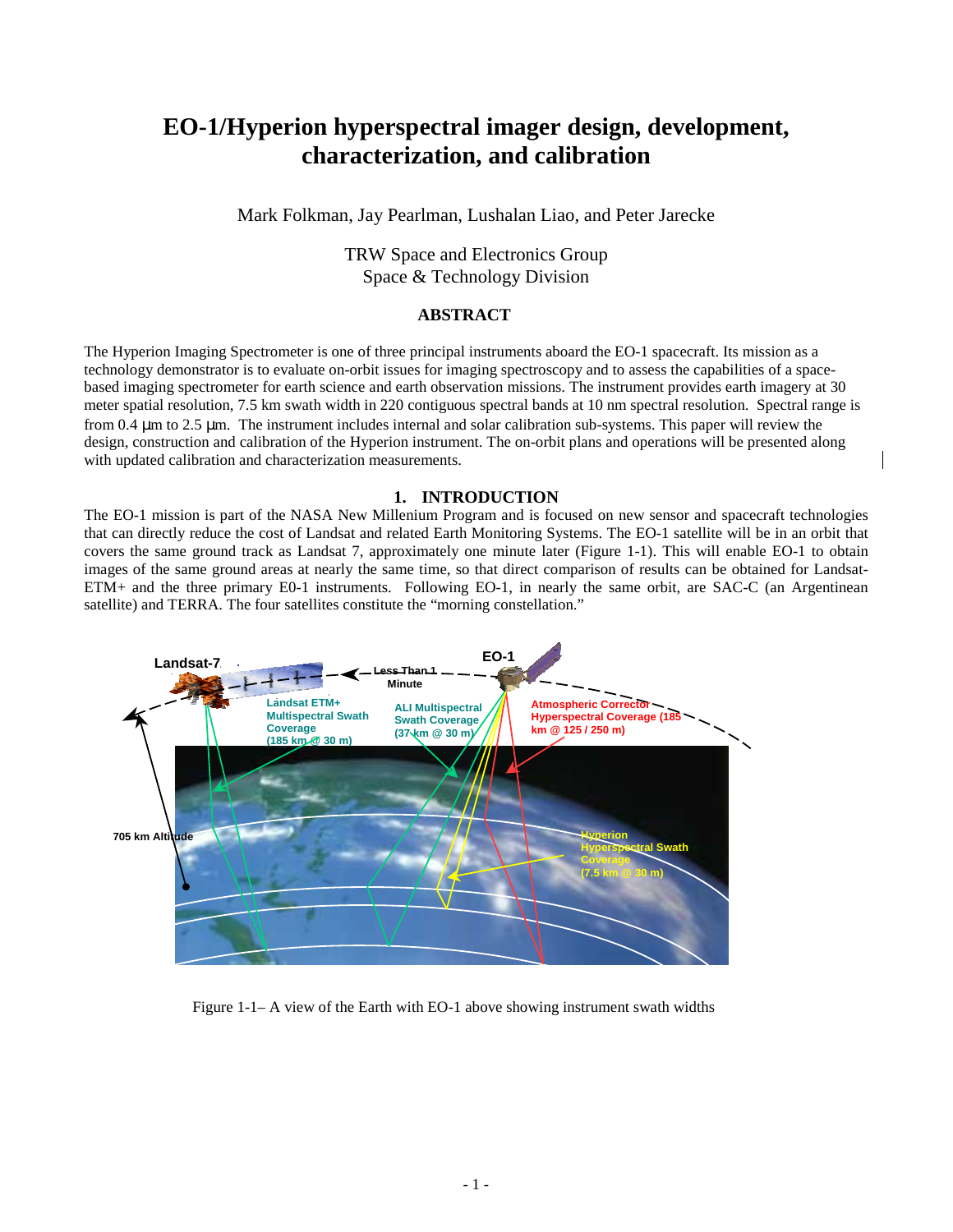The three primary EO-1 instruments are the Advanced Land Imager (ALI), the Hyperion and the Linear etalon imaging spectrometer array Atmospheric Corrector (LAC). An overview of the operations scenario for these three instruments is given in Figure 1-1. A summary of the three instrument characteristics is given in Figure 1-2 and a photograph of the spacecraft with the instruments on the nadir deck is given in Figure 1-3. ALI is a calibrated, multi-spectral system consisting of a 15° Wide Field Telescope (WFT) and partially populated focal plane, occupying 1/5th of the traditional field-of-view Landsat. This gives a ground swath width of 37km. Hyperion is a grating imaging spectrometer having a 30-meter ground sample distance over a 7.5 kilometer swath and providing 10nm (sampling interval) contiguous bands of the solar reflected spectrum from 400-2500nm. LAC is an imaging spectrometer designed to monitor the atmospheric water absorption lines for correction of atmospheric effects in multispectral imagers such as ETM+ on Landsat. This paper focuses on the Hyperion Instrument.

|                            | <b>MULTISPECTRAL</b> | <b>HYPERSPECTRAL</b> |                     |
|----------------------------|----------------------|----------------------|---------------------|
|                            |                      |                      |                     |
| <b>Parameters</b>          | $\mathbf{A}$         | <b>HYPERION</b>      | LAC                 |
| Spectral Range             | $0.4 - 24 \,\mu m$   | $0.4 - 25 \mu m$     | $0.9 - 1.6 \,\mu m$ |
| <b>Spatial Resolution</b>  | 30 <sub>m</sub>      | 30 <sub>m</sub>      | 250m                |
| Swath Width                | 37 Km                | $7.5$ Km             | 185 Km              |
| <b>Spectral Resolution</b> | Variable             | $10 \text{ nm}$      | $2-6$ nm            |
| <b>Spectral Coverage</b>   | Discrete             | Continuous           | Continuous          |
| Pan Band Resolution        | 10 <sub>m</sub>      | <b>NA</b>            | <b>NA</b>           |
| Number of Bands            | 10                   | 220                  | 256                 |

Figure 1-2 – Summary Of Primary EO-1 Instrument Characteristics.



Figure 1-3 – EO-1 Spacecraft with sensors mounted on the nadir deck.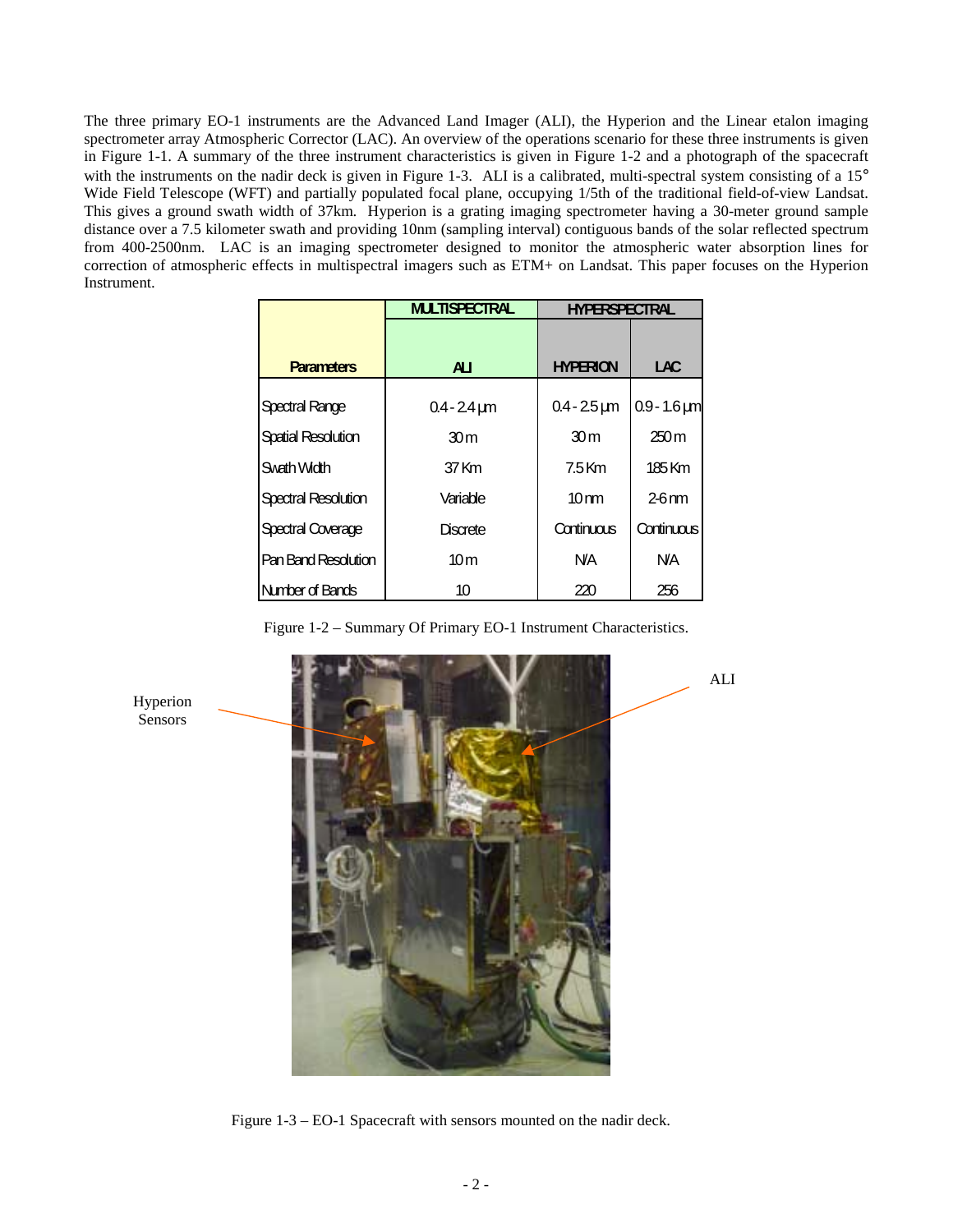### **2. HYPERION SYSTEM DESCRIPTION**

The Hyperion instrument provides high quality calibrated data that can support evaluation of hyperspectral technology for Earth observing missions.Key instrument performance characteristics are shown in Figure 2-1.The Hyperion is a "push broom" instrument. Each frame of imagery taken in this push broom configuration captures the spectrum of a line 30m align the in-track direction by 7.5Km in the crosstrack direction Hyperion has a single telescope and two spectrometers, one visible/near infrared (VNIR) spectrometer and one short-wave infrared (SWIR) spectrometer.

| <b>Instrument Parameter</b>               | <b>Hyperion Instrument Characteristic</b>             |  |  |
|-------------------------------------------|-------------------------------------------------------|--|--|
| GSD at 705 km Altitude                    | 30 <sub>m</sub>                                       |  |  |
| Swath Width (km)                          | $7.5 \text{ km}$                                      |  |  |
| <b>Spectral Coverage</b>                  | $0.4 - 2.5 \mu m$                                     |  |  |
| <b>Imaging Aperture</b>                   | 12.5 cm diameter                                      |  |  |
| On-orbit Life                             | 1 year (2 years goal)                                 |  |  |
| <b>Instantaneous Field of View</b>        | $42.5 \mu$ rad                                        |  |  |
| Number of Spectral Channels               | 220                                                   |  |  |
| Spectral Bandwidth                        | $10 \text{ nm}$                                       |  |  |
| Cross-track Spectral Error                | $<$ 1.5 nm (VNIR), $<$ 2.5 nm (SWIR) (TBR)            |  |  |
| Spatial Co-registration of Spectral Bands | $\langle 20\% \text{ of } \text{pixel (TBR)} \rangle$ |  |  |
| <b>Absolute Radiometric Accuracy</b>      | $<6\%$ (1 sigma)                                      |  |  |
| Data Quantization                         | $12$ -bit                                             |  |  |
| <b>Instrument Weight</b>                  | $49 \text{ kg}$                                       |  |  |
| <b>Instrument Power Consumption</b>       | 78 Watts Orbit Average                                |  |  |

Figure 2-1. Hyperion key performance characteristics

The Hyperion instrument consists of three physical units (Figure 2-2): (a) the Hyperion Sensor Assembly (HSA); (b) the Hyperion Electronics Assembly (HEA); and (c) Cryocooler Electronics Assembly (CEA). The HSA includes the optical systems, cryocooler, in-flight calibration system and the high-speed focal plane electronics. The HEA contains the interface and control electronics for the instrument and the CEA controls cryocooler operation. These units are placed on the deck of the spacecraft with the viewing direction along the major axes of the spacecraft. (See Figure 1-3)

The Hyperion Sensor Assembly (HSA) includes the telescope, the two grating spectrometers and the supporting focal plane electronics and cooling system (See Figure 2-3). The Hyperion telescope (fore-optics) is a three-mirror anastigmate design. All of the mirrors in the system along with the structure holding the optical elements are constructed from aluminum, providing an athermal optical design. In operation, the housing will be maintained at  $20^0 \pm 2^0C$  to minimize temperature gradients in the metering structure.

The Hyperion telescope images the Earth onto a slit that defines the instantaneous field-of-view which is  $0.624^0$  wide (i.e., 7.5 Km swath width from a 705 Km altitude) by 42.55 µradians (30 meters) in the satellite velocity direction. This slit image of the Earth is relayed to two focal planes in the two grating imaging spectrometers. A dichroic filter in the system reflects the band from 400 to 1,000nm to one-spectrometer (VNIR) and transmits the band from 900 to 2,500nm to the other spectrometer (SWIR). The VNIR and SWIR spectrum overlap from 900 to 1000nm will allow cross calibration between the two spectrometers. Both spectrometers use an Offner optical configuration with a convex grating on the secondary element. The gratings were manufactured by the Jet Propulsion Laboratories.

The visible/near-infrared (VNIR) spectrometer has an array of  $60 \mu m$  pixels created by aggregating 3x3 sub-arrays of a 20 $\mu$ m CCD detector array. The VNIR spectrometer uses a 60 (spectral) by 250 (spatial) pixel array, which provides a 10nm spectral bandwidth over a range of 400-1000nm. The short wave infrared (SWIR) spectrometer has 60µm, HgCdTe detectors in an array of 160 (spectral) x 250 (spatial) channels. Similar to the VNIR, the SWIR spectral bandwidth is 10nm. Thus, the spectral range of the instrument extends from 400 to 2,500nm with a spectral resolution of 10nm. The HgCdTe detectors in the SWIR spectrometer are cooled by an advanced TRW cryocooler and are maintained at 115 K during data collections.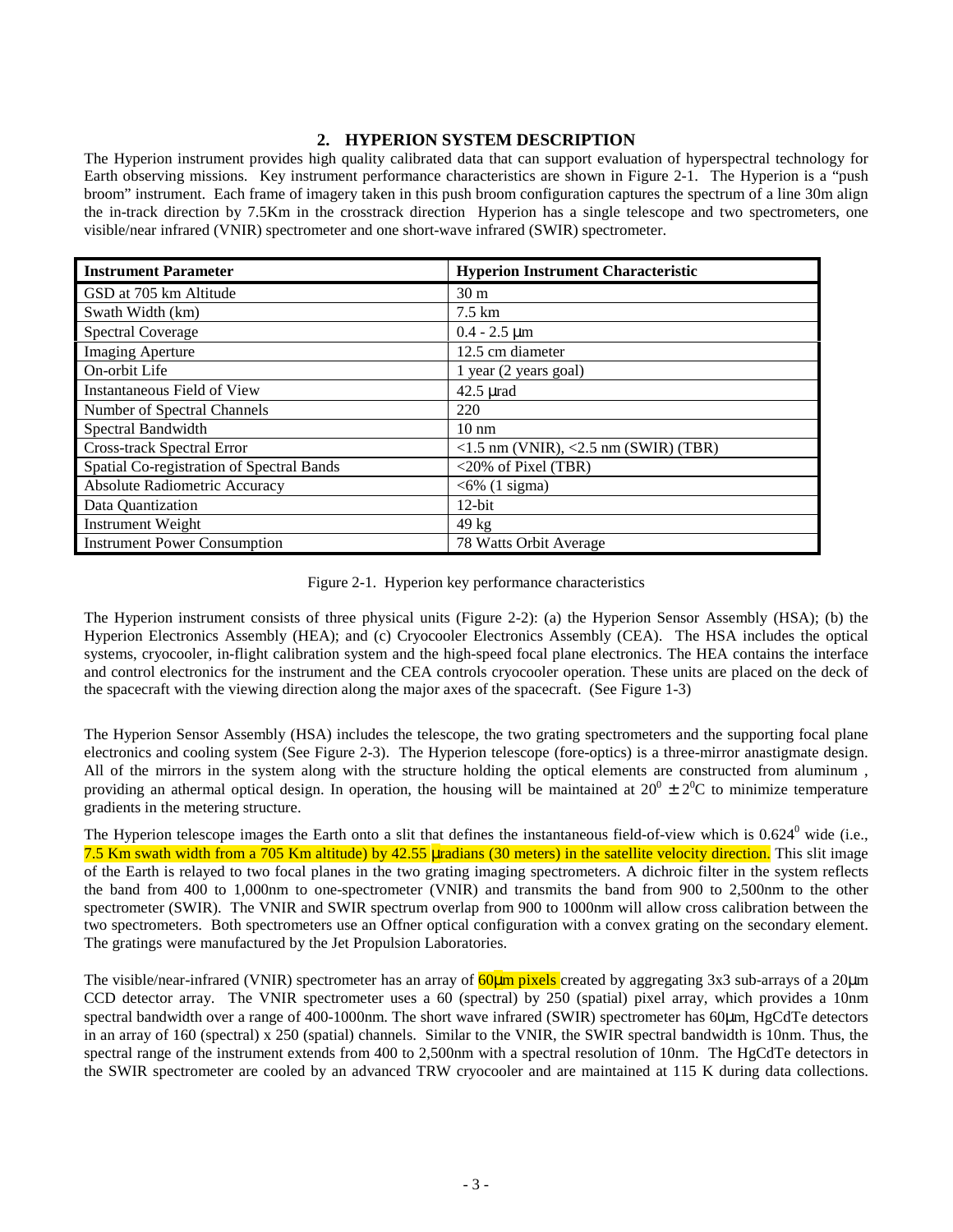

**Hyperion Sensor Assembly (HSA)**



**Hyperion Electronics Assembly (HEA)**



**Cryocooler Electronics Assembly (CEA)**

A common on-board calibration system is provided for both the VNIR and SWIR spectrometers. Redundant calibration lamp sets produce reference signals to monitor detector performance following image acquisition. The calibration lamp sources are placed on an absolute radiometric scale during ground calibration, then cross-referenced against both solar and lunar calibrations during on-orbit operations. The solar calibration utilizes a diffuse reflector on the backside of the optical cover to provide uniform illumination across the focal plane arrays. For the solar calibration, the cover is set at a 37-degree angle and the spacecraft is oriented such that the sun enters the solar baffle normal to the earth viewing direction. Solar and in-flight calibration data will be used as the primary source for monitoring radiometric stability, with ground site (vicarious) and lunar imaging treated as secondary calibration data.



Figure 2-3 – Hyperion Sensor Assembly (HSA)

The HSA is interfaced with two electronics boxes, the Hyperion Electronics Assembly (HEA) and the Cryocooler Electronics Assembly (CEA). The HEA has six electronic boards for control and data formatting. These include: a formatter board for

Figure 2-2 – The Hyperion Instrument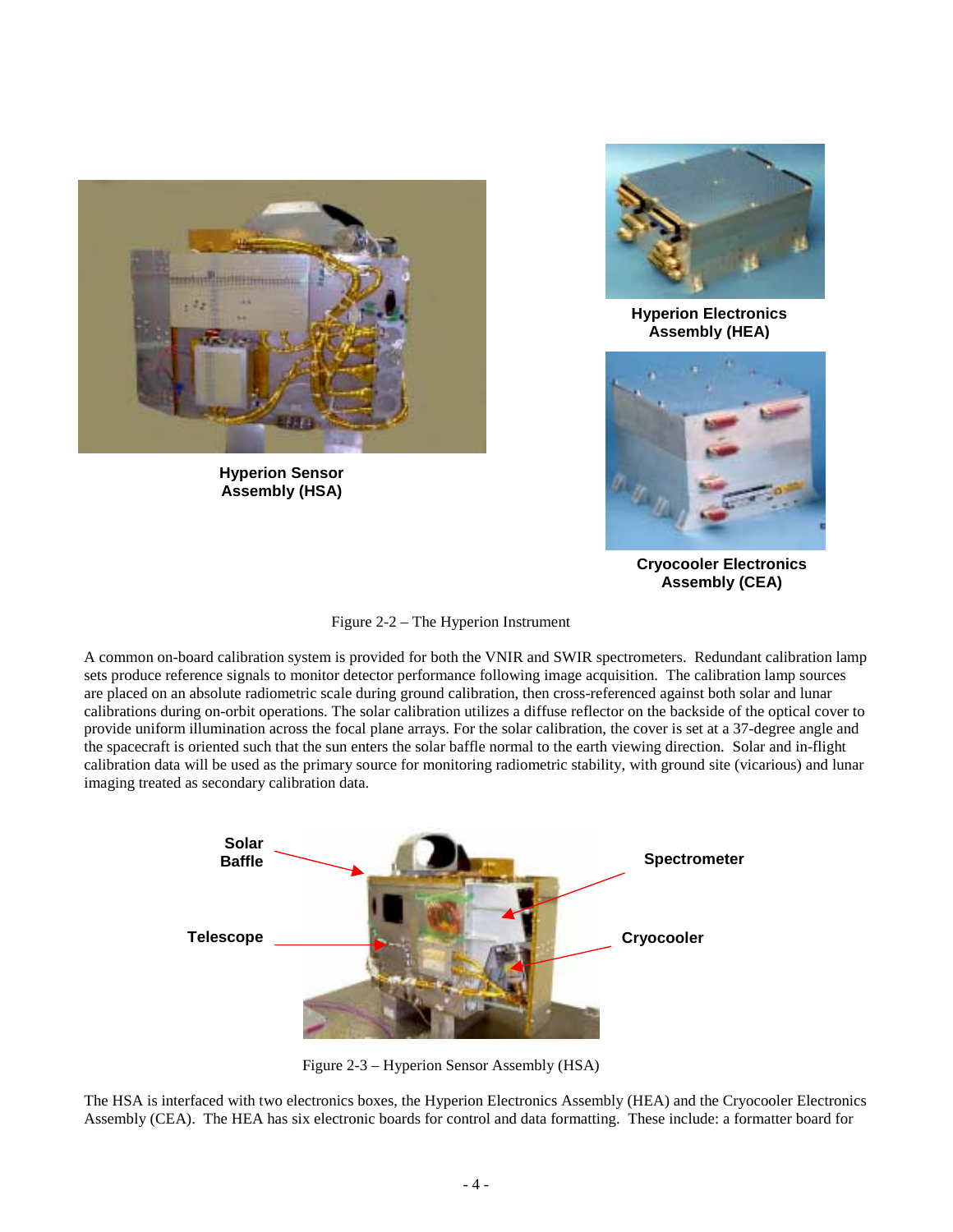timing synchronization with image data reformatting; a processor board that controls instrument operations; a telemetry board for receipt and conditioning of housekeeping data; a transceiver board for interface with the spacecraft computer; and boards for power and motor/lamps drives.

The Hyperion cryocooler system consists of a Mechanical Pulse Tube (MPT) cooler with accelerometer electronics, Control Electronics Assembly (CEA), and LVDT electronics. The cooler provides focal plane cooling via a thermal strap connected to the cold block of the cooler. The cooler rejects heat to a radiator panel. The mechanical cooler (as shown in Figure 2-4) includes a compressor whose flexure springs support a moving-coil linear motor that drives the compressor pistons. A balancer vibrationally cancels the force that this piston motion creates. LVDT sensors are used to measure the piston position and the balancer position, control the piston strokes and reduce vibration. An accelerometer, mounted on the outside of the compressor housing, provides the feedback responses for the vibration control algorithm in the drive electronics (CEA). The CEA contains three slice subassemblies, one for control (control slice), one for power conversion (conversion slice), and one for power amplifiers (power slice).



## **3. HYPERION PERFORMANCE AND CHARACTERIZATION**

The instrument was extensively characterized in the laboratory to verify performance and establish a radiometric calibration baseline. A majority of the testing was done with Hyperion in a thermal vacuum chamber (see Figure 3-1). A ground calibration system specifically developed to characterize and calibrate hyperspectral instruments was interfaced with the instrument. The system, called the Multispectral Test Bed (MSTB), consists of a monochrometer whose output is used in one of two optical configurations (See Figure 3-2). Either the light uniformly illuminates a pinhole, slit or knife edge which is at the focus of an off-axis parabola reflector or the light illuminates a spectralon panel whose reflection is collimated by the same off-axis parabola. Figure 3-2 also shows a radiometer that is used as a transfer standard for absolute and NIST traceable sources/detectors. Typically, the light from the steering mirror is directed onto the transfer radiometer, or (when the radiometer is removed), into the Hyperion aperture through a vacuum chamber window. Details of the characterization measurements are given in Liao and Jarecke.<sup>1</sup>

To more accurately assess and cross-verify the radiometric calibration of Hyperion the TRW Radiometric Scale Facility was used as part of the characterization process. This facility provides multiple paths to verifying the spectral radiance presented to the instrument under test. Light from a broadband, NIST-calibrated 1000 W FEL lamp was reflected from a white diffuser. This system was positioned immediately in front of the window in the thermal vacuum chamber and allowed to flood the Hyperion aperture and FOV. The output of this source was placed on a radiometric scale via several paths. First, the lamp radiance, diffuser reflectance, and geometry were established and a radiance of the diffuser was determined. Second, the radiance of the diffuser was measured with a calibrated Silicon trap detector. The spectral shape of the diffuser radiance was measured with a spectrally calibrated handheld spectrometer. Finally, a calibrated electrical substitution pyroelectric detector was used to characterize the diffuser radiance through narrow bandpass filters at centered several wavelengths across the 0.4 to 2.5 um wavelength range. Each of these radiometric calibration techniques are traceable to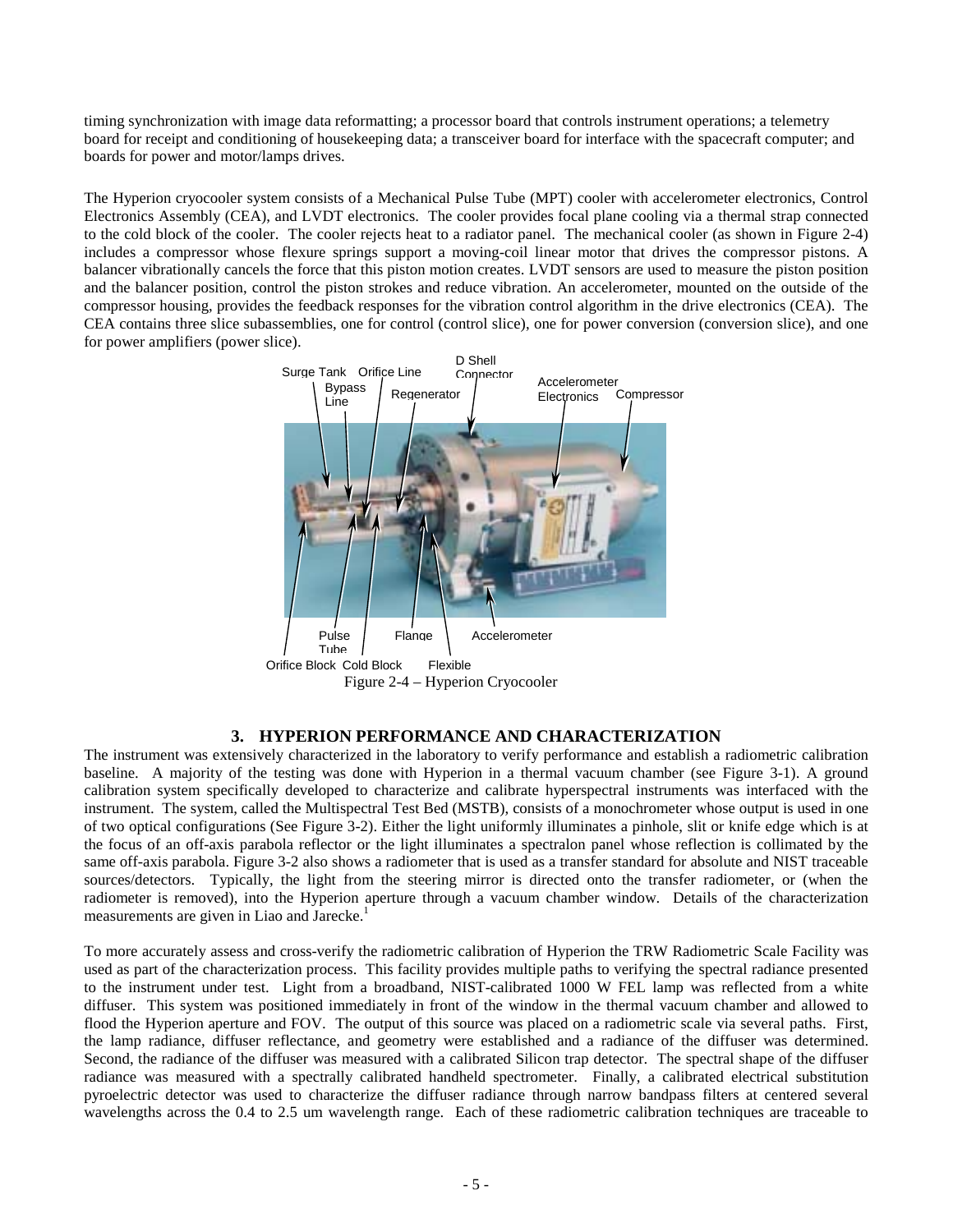NIST standards or physical units via independent paths and the results agreed to  $\langle 2\% \rangle$ . Details of the calibration technique and the results achieved are described in detail by Jarecke and Yokoyama.<sup>2</sup>



Figure 3-1 Hyperion in Vacuum Chamber

**Test Bed**



Figure 3-2 – Hyperion radiometric characterization with Multispectral Test Bed (MSTB)

The Hyperion MTF was measured using a knife edge technique. A slit technique was also used to cross-check the knife-edge MTF results. In the former, the image of a uniformly illuminated knife-edge was located at the focus of the parabolic reflector in the MSTB. The knife-edge was then imaged by the Hyperion optics onto the instrument image plane. The shape of the image was measured by the instrument directly. To eliminate discrete sampling effects the knife-edge image was stepped across the Hyperion field of view in fraction of a pixel increments using the steering mirror in the calibration facility. This resulted in data similar to that shown in Figure 3-4. These measurements were made at several locations in the crosstrack field of view and across the wavelength range of the instrument.The derivative of the knife edge data was calculated to yield the point spread function (PSF). Taking the Fourier transform of the PSF resulted in the modulation transfer function (MTF). The measurements showed MTF values at the Nyquist frequency between 0.26 and 0.30 as shown in the table of Figure 3-4.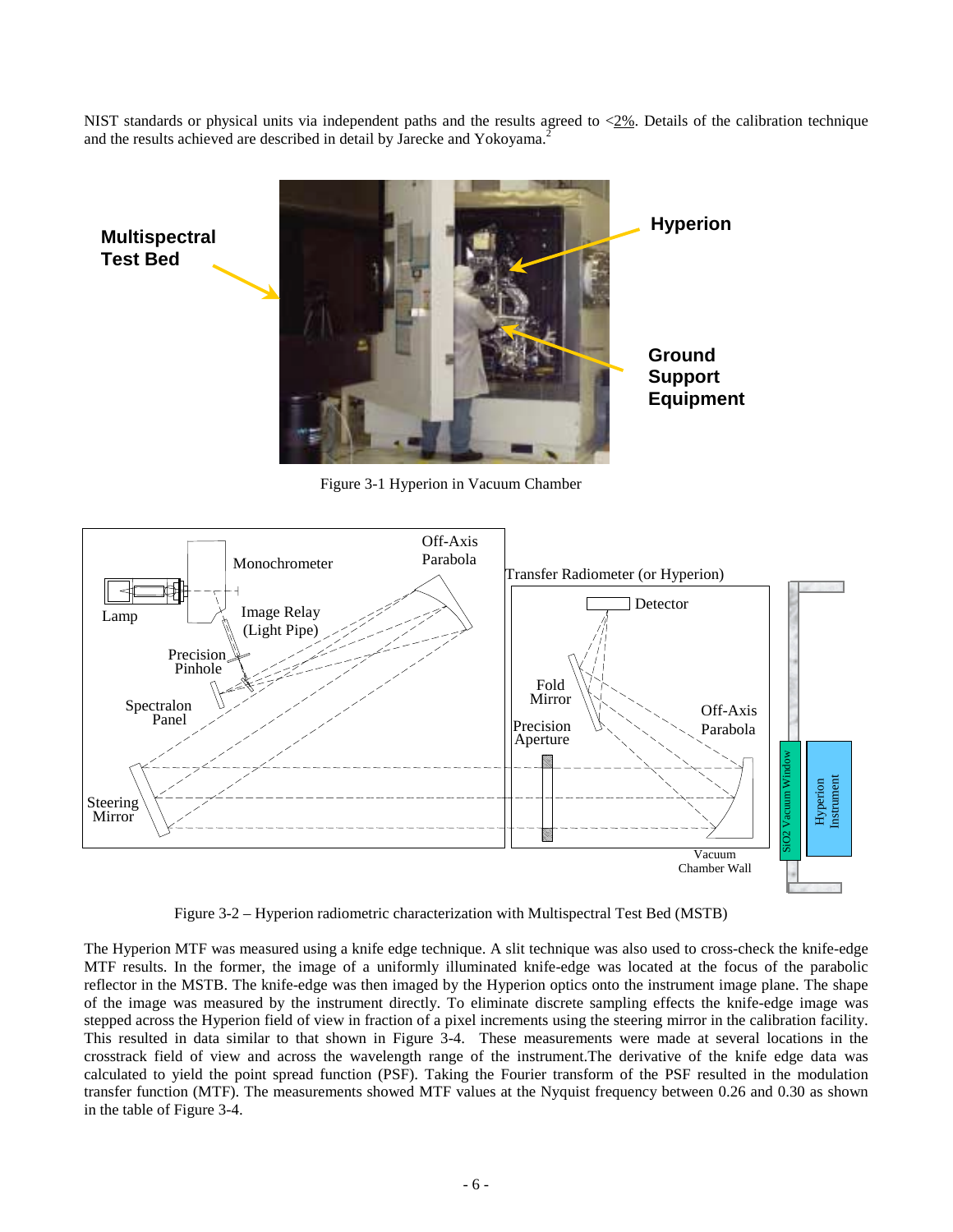The spectral response was characterized to determine band centers and bandwidths. This was done by creating a monochromatic extended source and moving the source spatially across the entire crosstrack field of view as well as scanning spectrally across the spectral range of Hyperion. A summary of the results is given in the tables of Figure 3-4 and Figure 3-5 for the VNIR and SWIR focal planes respectively.



Figure 3-3 – The measured MTF of Hyperion for selected wavelengths

For any hyperspectral imager the spectral and spatial registration of the data are important to creating accurate data products. The two dimensions of this error source are called crosstrack spectral error and spatial co-registration of spectral channels (SCSC). The former is the variation in center wavelength as a function of crosstrack location. The crosstrack spectral error is evident in Figure 3-5. The latter error source was measured by imaging a broadband point target onto the Hyperion image plane at several locations across the crosstrack FOV. By stepping the point target in sub-pixel increments the spatial coregistration of spectral channels was measured to <0.05 pixel relative accuracy. The process and results are shown in Figure 3-6.

The signal-to-noise properties of Hyperion were determined by combining the measured spectral response function with a model of observation conditions. The conditions assumed in the model are a 60° Solar Zenith Angle and a 30% uniform Albedo. The resulting signal to noise performances is shown in Figure 3-7. The values shown by squares in the figure are the measured values during Hyperion characterization. The continuous curve is a model fit using the baseline conditions.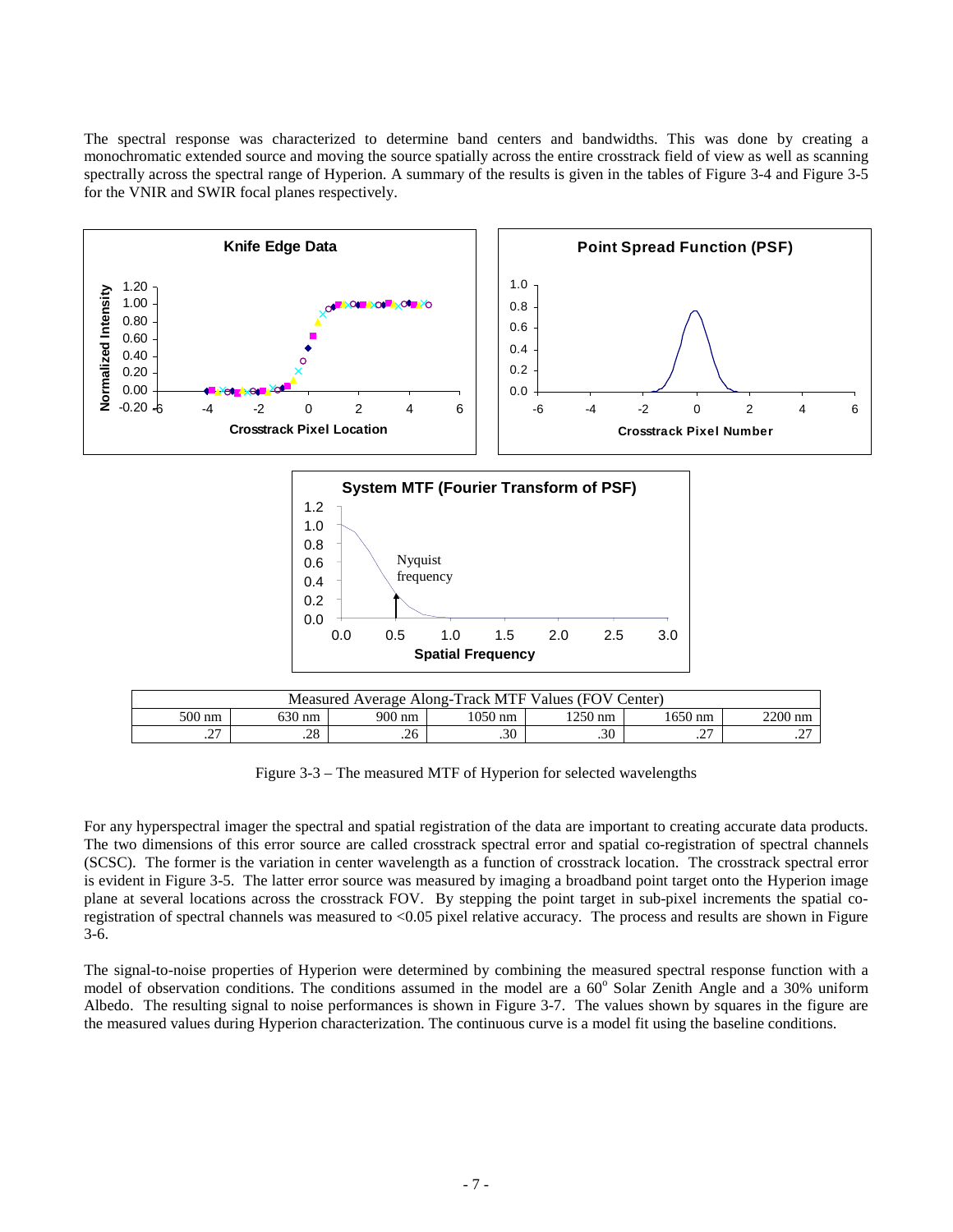| VNIR Channel Center Wavelengths (nm, accuracy +/- 0.5nm) |       |       |       |       |       |
|----------------------------------------------------------|-------|-------|-------|-------|-------|
| Spectral Channel                                         | 13    | 31    | 40    | 48    | 57    |
| <b>FOV</b><br>#                                          |       |       |       |       |       |
|                                                          | 477.4 | 656.5 | 753.6 | 834.3 | 925.4 |
| 71                                                       | 478.5 | 657.5 | 754.1 | 834.9 | 925.1 |
| 136                                                      | 478.0 | 656.8 | 753.7 | 834.4 | 925.3 |
| 196                                                      | 476.8 | 655.7 | 752.8 | 833.4 | 924.4 |
| 251                                                      | 475.1 | 654.6 | 751.3 | 831.9 | 922.8 |

| <b>VNIR FWHM of Spectral Response Functions (nm)</b> |      |      |      |      |      |  |  |
|------------------------------------------------------|------|------|------|------|------|--|--|
| Spectral Channel<br>IFOV<br>#                        | 13   | 31   | 40   |      | 57   |  |  |
|                                                      | 11.2 | 10.5 | 10.6 | 11.  | 11.1 |  |  |
| 71                                                   | 11.6 | 10.4 | 10.9 | 11.3 | 11.3 |  |  |
| 136                                                  | 11.3 | 10.3 | 10.7 | 11.3 | 11.3 |  |  |
| 196                                                  | 11.4 | 10.2 | 10.7 | 11.4 | 11.3 |  |  |
| 251                                                  | 11.3 | 10.2 | 10.6 | 11.3 | 11.2 |  |  |

Figure 3-4 – The spectral response functions for visible and near infrared wavelengths.

| SWIR Channel Center Wavelengths (nm +/- 0.5nm) |        |        |        |        |        |  |  |  |
|------------------------------------------------|--------|--------|--------|--------|--------|--|--|--|
| Spectral<br>Channel<br>IFOV<br>#               | 27     | 57     | 87     | 126    | 156    |  |  |  |
| հ                                              | 2314.1 | 2012.2 | 1711.2 | 1314.3 | 1013.3 |  |  |  |
| 71                                             | 2314.2 | 2012.1 | 1711.4 | 1315.2 | 1013.2 |  |  |  |
| 136                                            | 2314.0 | 2012.2 | 1711.6 | 1315.1 | 1013.2 |  |  |  |
| 196                                            | 2313.9 | 2012.1 | 1711.6 | 1315.1 | 1013.2 |  |  |  |
| 251                                            | 2313.7 |        | 1711.1 | 1314.2 | 1012.9 |  |  |  |

| <b>SWIR FWHM of Spectral Response Function</b> |      |      |      |      |      |  |  |  |
|------------------------------------------------|------|------|------|------|------|--|--|--|
| Spectral<br>Channel<br>IFOV<br>#               | 27   | 57   | 87   | 126  | 156  |  |  |  |
|                                                | 10.4 | 10.6 | 11.6 | 10.6 | 10.7 |  |  |  |
|                                                | 10.5 | 10.8 | 11.4 | 10.6 | 11.1 |  |  |  |
| 136                                            | 10.4 | 10.9 | 11.8 | 10.8 | 11.2 |  |  |  |
| 196                                            | 10.5 | 11.1 | 11.6 | 10.8 | 11.2 |  |  |  |
| 251                                            | 10.2 |      | 11.3 | 10.6 |      |  |  |  |

Figure 3-5 – The spectral response functions for shortwave infrared wavelengths.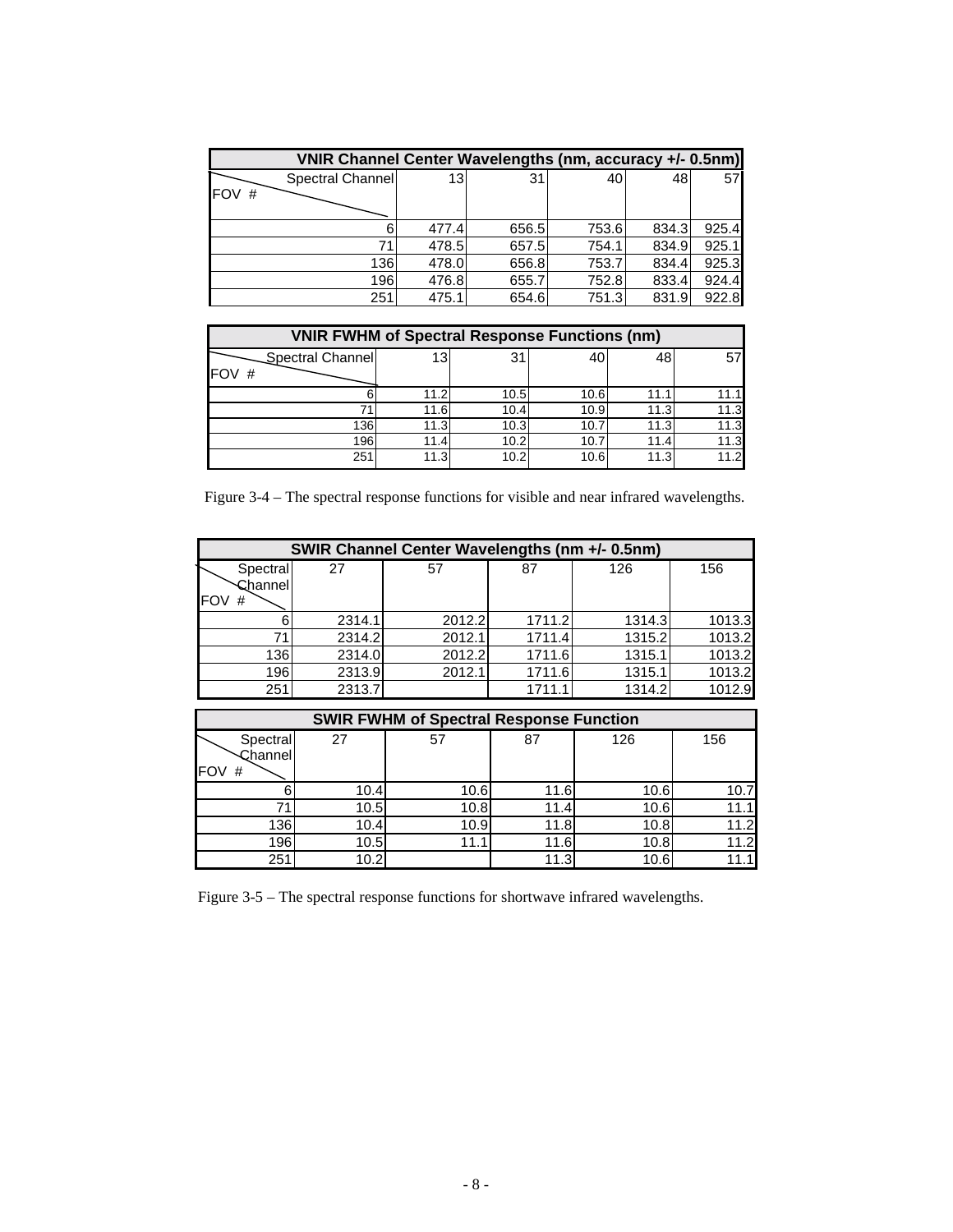**Steering mirror used to move the image of the point source along crosstrack spatial direction in fractional pixel increments**



Figure 3-6 – The spatial co-registration of spectral channels (SCSC).



| <b>Hyperion Measured SNR</b> |         |        |         |           |           |                   |  |
|------------------------------|---------|--------|---------|-----------|-----------|-------------------|--|
| 550 nml                      | 650 nml | 700 nm | 1025 nm | $1225$ nm | $1575$ nm | $2125 \text{ nm}$ |  |
| 161                          | 44      | 47     | 901     |           | 89        | 40                |  |

Figure 3-7 – Signal to Noise characteristics of the Hyperion Instrument.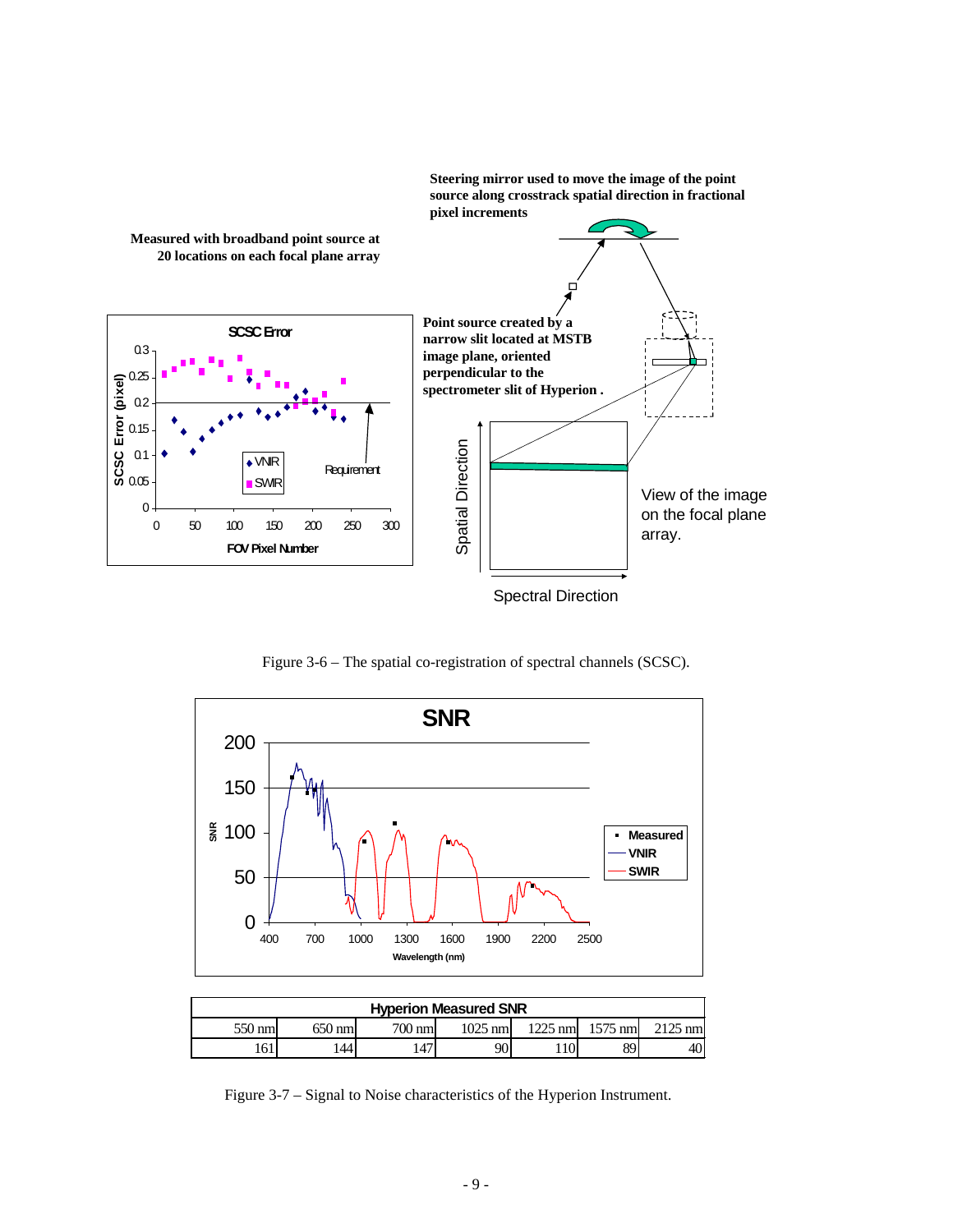#### **4. HYPERION DATA PROCESSING**

Data from Hyperion is stored on-board the spacecraft in a solid-state recorder. The data is downlinked and transmitted to GSFC for Level 0 processing. This processing includes removal of transmission artifacts and reordering of the data formats. The VNIR and SWIR data files are combined to provide a single image file ("raw imagery"). This and the flight data (housekeeping data) and ancillary data form a complete Level 0 data set. (See Figure 4-1) The data is transmitted to TRW for assessment and Level 1 radiometric calibration. Radiometric calibration formats the image and applies a radiometric calibration based on coefficients derived from both laboratory and on-orbit calibration data. The ancillary data is converted into engineering units to facilitate their later use. The different data types (image, metadata and ancillary data) are then combined into a standard data set and subject to a quality analysis. The data in the form of "cubes", whose images cover 20km along track and 7.5km across track, are put into HDF format and transmitted to NASA GSFC for archiving during the mission life.



Figure 4-1 – Image data is combined with external data sets to provide a Level 1 radiometrically corrected image in HDF format.

#### **5. OPERATIONS**

EO-1 will be placed in an orbit that provides for "formation flight" with Landsat 7, Terra and the Argentine SAC-C. The EO-1 Mission will be launched on a Delta 7320 from Vandenberg Air Force Base in late 2000. EO-1 will fly in a 705km circular, sun-synchronous orbit at a 98.7 degree inclination. This orbit allows EO-1 to match the Landsat-7 orbit within one minute, and collect nearly identical images for later comparison on the ground.

During Early Orbit Checkout EO-1 eight data collections will be taken per day. A data collection event (DCE) includes external image data and the internal calibrations needed to support them. The external image may be for application assessment or calibration including ground calibration, lunar calibration, or solar calibration. A typical DCE will include a dark calibration, an imaging data collection, a dark calibration, a light calibration and a final, dark calibration. Lunar calibration is planned once per month; solar calibration is planned once per week.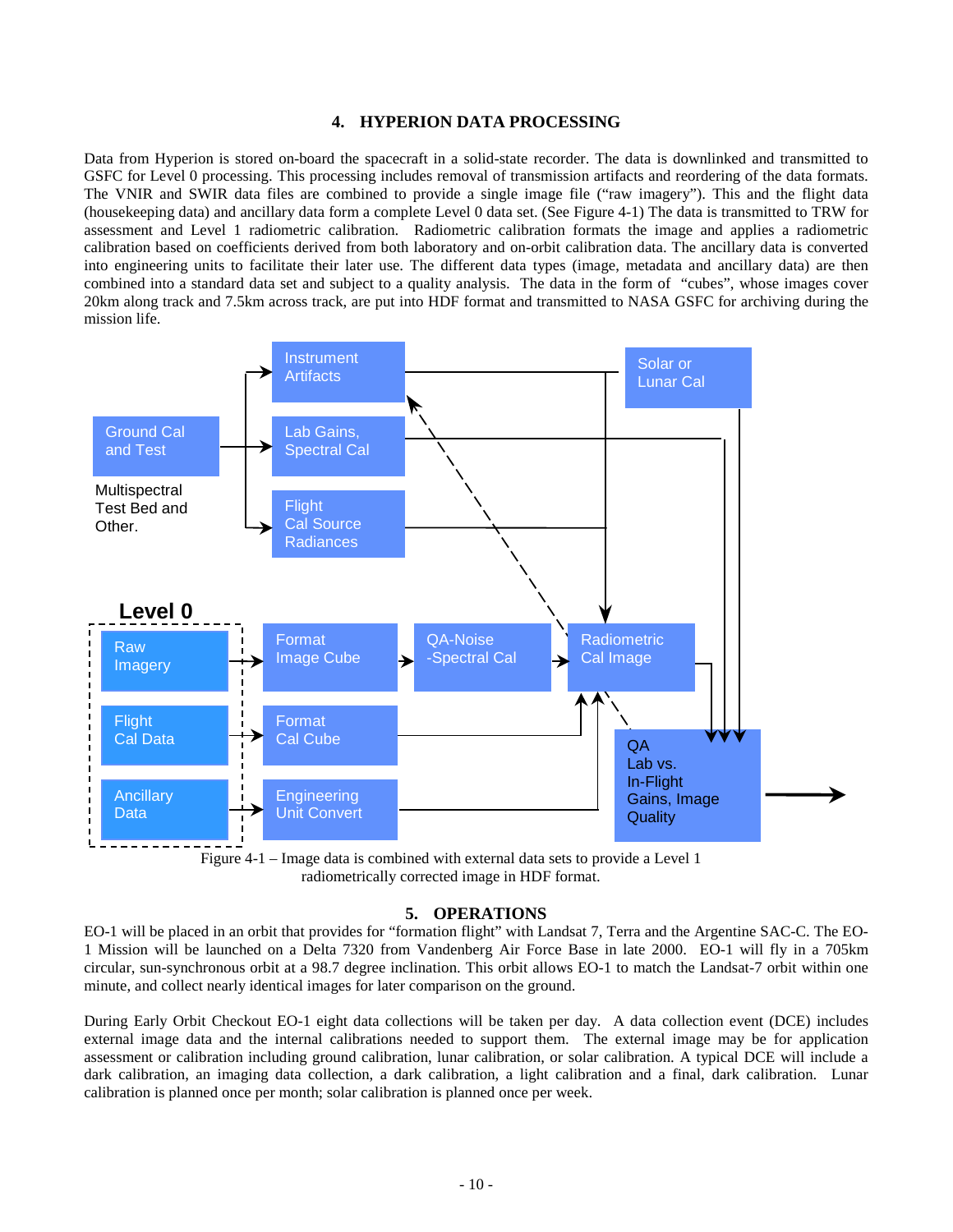Standard image sizes have been developed to facilitate data processing. For the Hyperion, an image, or cube, consists of 660 frames of data (19.8 Km long by 7.5 Km wide) and takes about 3 seconds to collect; an image equivalent to a Landsat scene is nine cubes. Data collection of longer images is possible for special requirements. The spacecraft is capable of a 22-degree roll angle that permits viewing a Landsat swath adjacent to the ground track swath. With this side-look capability, a given target on the Earth's surface can be imaged up to 5 times during the 16-day orbital ground track repeat. In this case, the angles of observation would be different because of the spacecraft roll required.

Hyperion on-orbit characterization is scheduled for the first sixty days after launch. During the first 20 days of this period, the instrument will be outgassed and activated. A calibration check will include internal lamps, solar collections and lunar imaging. Following completion of spacecraft related checkout for pointing and jitter, a full comparison with preflight baseline data will be done.

A series of calibration and reference sites in various regions of the earth will be used for the checkout. Long term Reference sites have also been identified and are relatively large in area with few features, minimal vegetation, and consistently minimal cloud cover. The purpose of these sites is to provide a scene that can be imaged once or twice a month over the course of a year to monitor any changes or drift in instrument performance. Reference sites have also been selected in northern Africa and Australia to accommodate a launch in late Fall, 2000.

In addition, several radiometric calibration sites have been selected in Australia, North America and Africa. All of these sites include some level of ground instrumentation for collecting a variety of concurrent information, including surface radiation, temperature, and atmospheric conditions. In some cases, arrangements have been made for obtaining ground truth measurements via airborne underflight coincident with satellite overflight using either the AVIRIS or other airborne instruments. Some locations, e.g., the Stennis calibration site, offer the opportunity to image a field in which an array of well-characterized radiometric materials has been deployed. Other sites have been selected for use in characterizing modulation transfer function (MTF), ground sample distance (GSD) (e.g., include San Francisco Bay and Iowa farm roads), stray light and dynamic range (e.g., Mauna Kea, and Lake Argyle (Australia)), and spectral characteristics (e.g., Mt. Fitton (Australia) and Cuprite (Nevada)).

Active calibration has been proposed to provide a precision means of measuring several instrument performance characteristics while on-orbit. Nighttime imaging of an array of xenon searchlights offers a unique opportunity for on-orbit assessment of EO-1 instrument co-alignment, MTF, GSD, spectral characteristics, stray light as well as providing data for geo-referencing. Experimental plans include deploying an array of high-power (7kw each) xenon searchlights in a known pattern. The searchlights are spaced at increasing intervals to accommodate the disparate fields-of-view and GSDs of the three EO-1 instruments. Using GPS, the searchlights can be located within 1 m of the desired position to provide georeferencing, GSD, and geodetic information. Selection of a dry lakebed in the high desert of southern California as the deployment site provides a relatively large, flat, dark background for night imaging. The searchlights would be pointed at the satellite for nadir and off-nadir images, but no satellite tracking is planned. The spot diameter is ~11km at EO-1 orbital altitude.

A science team has been selected by NASA to support the technology validation objectives of the EO-1 mission. This team has two objectives: first, support the calibration and further characterization of Hyperion following the on-orbit check out and second, assess the value of space-based imaging spectroscopy for earth science missions. A broad range of applications research will address the utility of hyperspectral data for assessing land cover/land use, mineral resources, coastal processes and other earth and atmospheric processes. These are a total of 31 science teams with worldwide representation. Detailed information is available from the EO-1 website: http//:eo1.gsfc.nasa.gov. In addition, coordination with Landsat and Terra operations could provide unique data sets for inter-comparison with ETM+, Aster, Modis and other instruments.

## **6. ACKNOWLEDGEMENTS**

The authors wish to acknowledge the support of the NASA Goddard Space Flight Center and the EO-1 team for their support on the Hyperion Program Contract No. NAS5-98161. This work was supported by the Hyperion test team including Glenn Brossus, Pam Clancy, Miguel Figueroa, Mark Frink, John Godden, Darrell Gleichauf, and Momi Ono, and who bore the brunt of the long hours of procedure execution and quick look data validation.